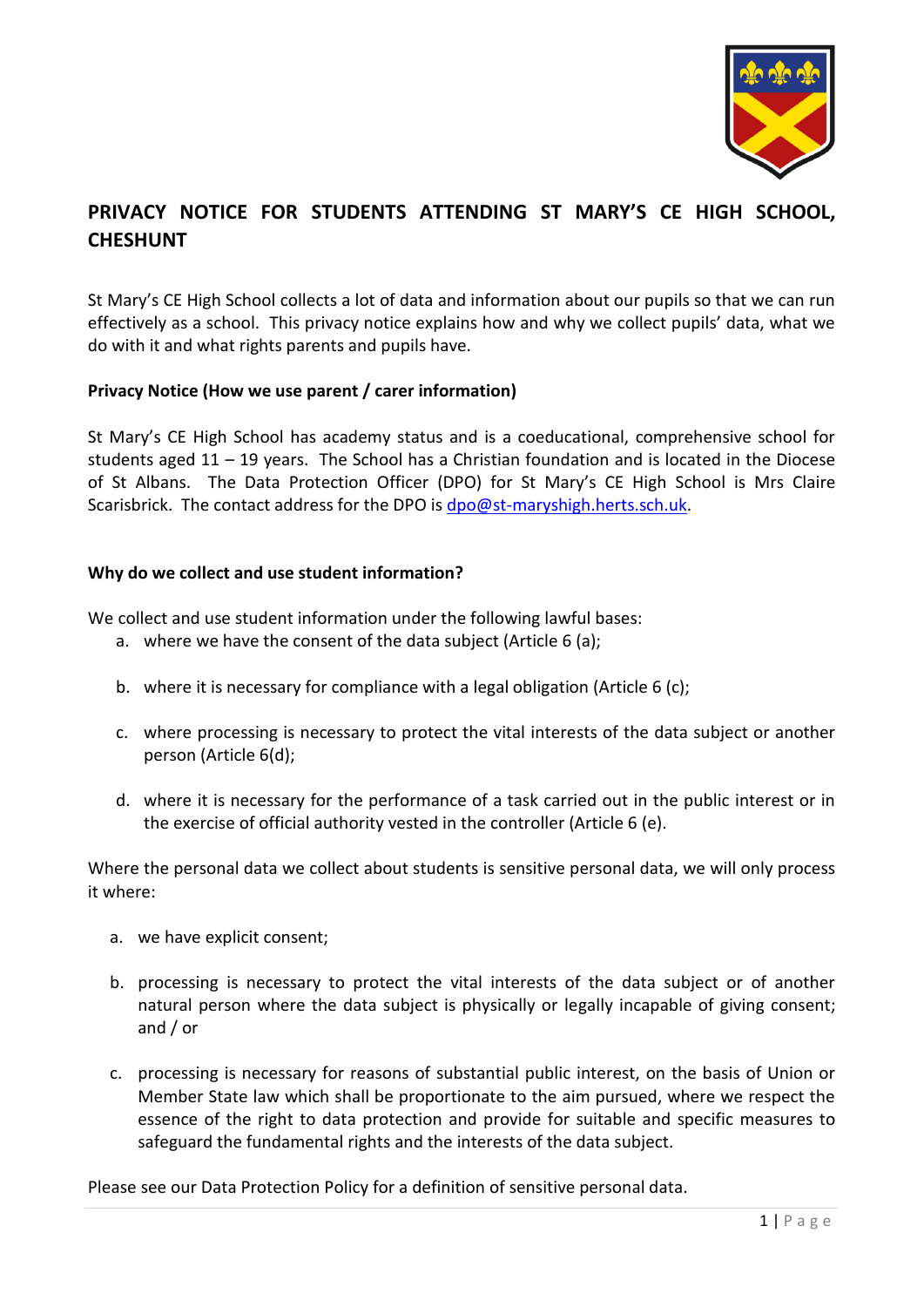We use the student data to support our statutory functions of running a school, in particular:

- a. to decide who to admit to the school
- b. to maintain a waiting list
- c. to support student learning
- d. to monitor and report on student progress
- e. to provide appropriate pastoral care
- f. to assess the quality of our services
- g. to comply with the law regarding data sharing
- h. for the protection and welfare of students and others in the school
- i. for the safe and orderly running of the school
- j. to promote the school
- k. to communicate with parents / carers.

Settings need to add to this list any other reasons for which they collect and use pupil information

We also collect student information to comply with DfE censuses as outlined in the Education Act 1996 – this information can be found in the census guide documents on the following website <https://www.gov.uk/education/data-collection-and-censuses-for-schools>

## **The categories of student information that we collect, hold and share include:**

- a. Personal information (such as name, unique pupil number, address, parent/carer an contact information);
- b. Characteristics (such as ethnicity, language, medical conditions, gender identification, nationality, country of birth and free school meal eligibility);
- c. Attendance information (such as sessions attended, number of absences and absence reasons)
- d. Information relating to safeguarding and child protection
- e. Special Educational Needs and Disability information
- f. Behaviour for learning information including exclusions
- g. Offsite education and alternative provision details
- h. Information relating to student assessment and achievement

From time to time and in certain circumstances, we might also process personal data about pupils, some of which might be sensitive personal data, including information about criminal proceedings / convictions, information about sex life and sexual orientation, child protection / safeguarding. This information is not routinely collected about pupils and is only likely to be processed by the school in specific circumstances relating to particular pupils, for example, if a child protection issue arises or if a pupil is involved in a criminal matter. Where appropriate, such information may be shared with external agencies such as the child protection team at the Local Authority, the Local Authority Designated Officer and / or the Police. Such information will only be processed to the extent that it is lawful to do so and appropriate measures will be taken to keep the data secure.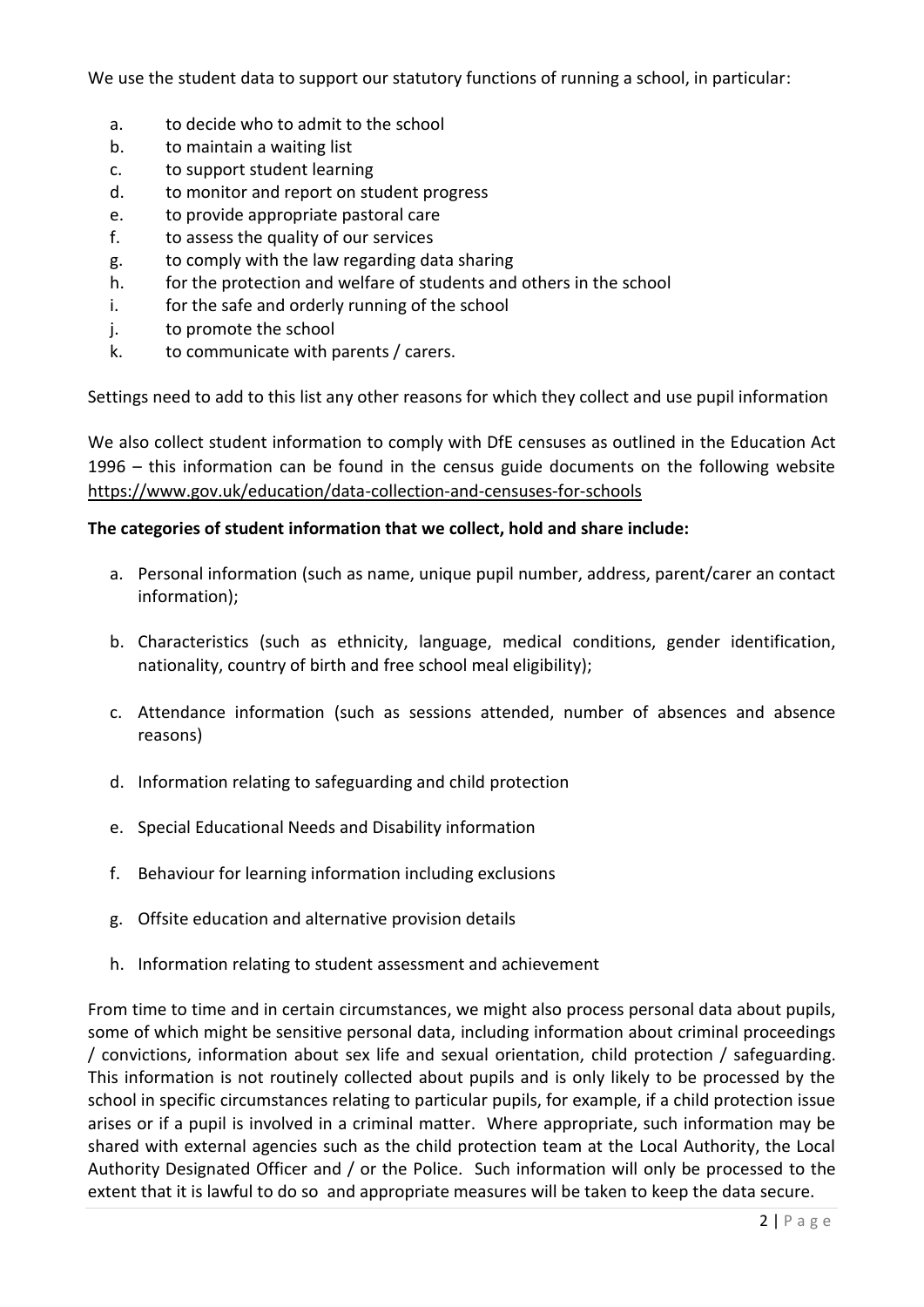We collect information about students when they join the school and update it during their time on the roll as and when new information is acquired.

As the school has a cashless catering system, the school also processes data to manage this system. Please see our Data Protection Policy for more details about how we process data.

# **Collecting student information**

Whilst the majority of student information you provide to us is mandatory, some of it is provided to us on a voluntary basis. In order to comply with the General Data Protection Regulation, we will inform you whether you are required to provide certain student information to us or if you have a choice in this. Where appropriate, we will ask parents/ carers and/or students for consent to process personal data where there is no other lawful basis for processing it, for example where we wish to use photos or images of students on our website or on social media to promote school activities or if we want to ask your permission to use your information for marketing purposes. Parents / carers and/or students may withdraw consent at any time.

When students are deemed to be old enough to make their own decisions in relation to their personal data, we will also ask the student for their consent in these circumstances. This will usually be around the age of 13.

Note: Although parental consent is unlikely to be needed, we wish to take a collaborative approach so we will keep parents / carers informed when we are approaching students for consent up to the age of 16. Students with the maturity to make their own decisions about their personal data may withdraw consent if consent has previously been given.

In addition, the School also uses CCTV cameras around the school site for security purposes and for the protection of staff and students. CCTV footage may be referred to during the course of disciplinary procedures (for staff or students) or investigate other issues. CCTV footage involving students will only be processed to the extent that it is lawful to do so. Please see our CCTV policy for more details.

## **Storing student data**

We hold student data in line national regulations (see Data Retention Policy)

A significant amount of personal data is stored electronically, for example, on our Schools Information Management System (SIMS) database. Some information may also be stored in hard copy format.

Data stored electronically may be saved on a cloud based system which may be hosted in a different country within the EU.

Personal data may be transferred to other countries if, for example, we are arranging a school trip to a different country. Appropriate steps will be taken to keep the data secure.

## **Who do we share student information with?**

We routinely share student information with:

• schools that students attend after leaving us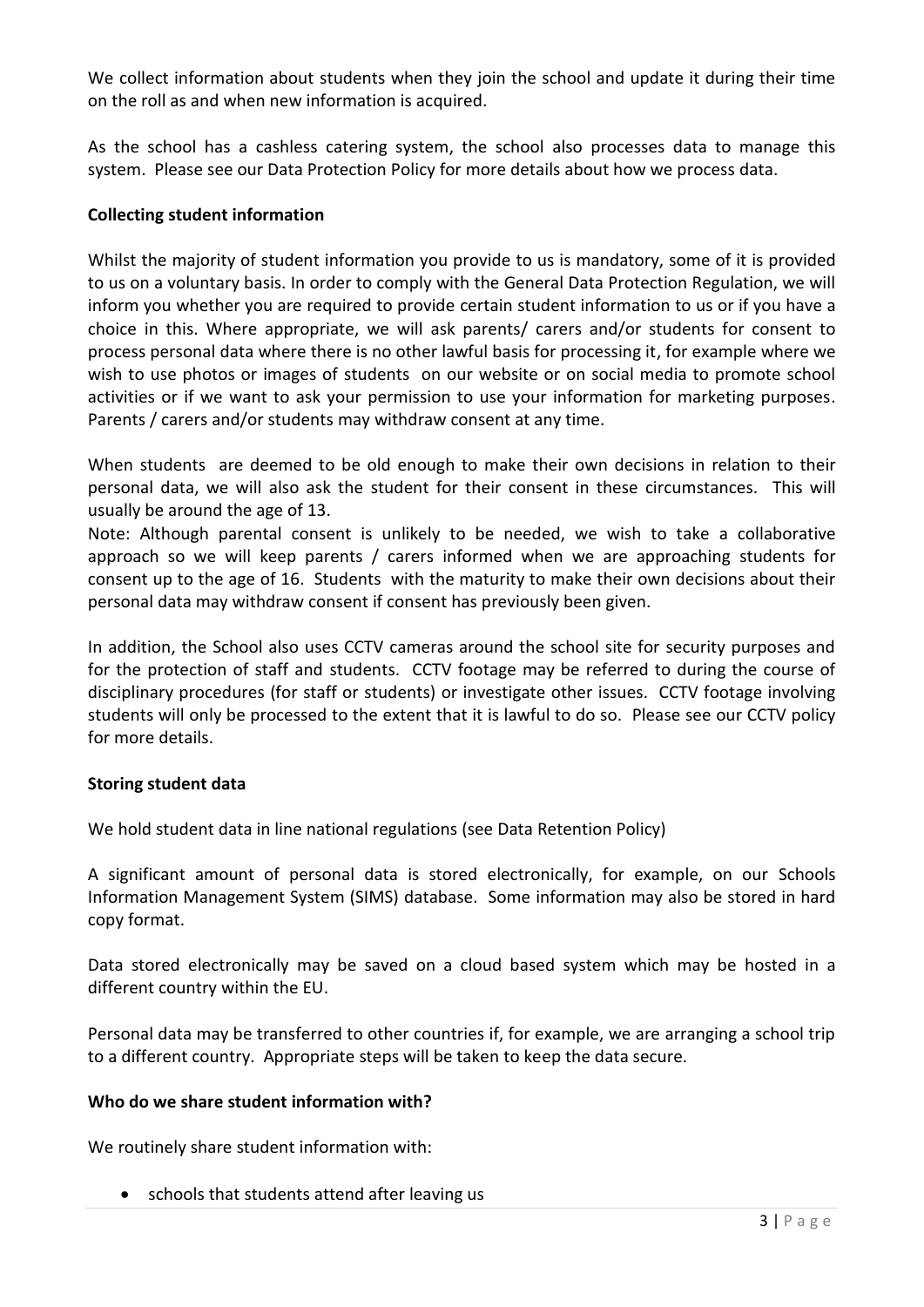- our local authority (Hertfordshire County Council)
- a student's home local authority (if different)
- the Department for Education (DfE)
- Children's Services
- school governors / trustees
- exam boards
- UCAS
- Place2Be or other on-site counselling service
- YC Herts

From time to time, we may also share student information with other third parties including the following:

- the Police and law enforcement agencies
- NHS health professionals including the school nurse, educational psychologists
- Attendance Improvement Officers
- Courts, if ordered to do so
- the National College for Teaching and Learning
- the Joint Council for Qualifications
- Prevent teams in accordance with the Prevent Duty on schools
- other schools, for example, if we are negotiating a managed move and we have your consent to share information in these circumstances
- Diocesan Officers at the Diocese of St Albans for the purposes of receiving educational support;
- the Diocesan Board of Education for the purposes of receiving educational support;
- the school chaplain;
- our HR providers, for example, if we are seeking HR advice and a student is involved in an issue
- our legal advisors
- our insurance providers

Some of the above organisations may also be Data Controllers in their own right in which case we will be jointly controllers of your personal data and may be jointly liable in the event of any data breaches.

In the event that we share personal data about students with third parties, we will provide the minimum amount of personal data necessary to fulfil the purpose for which we are required to share the data.

## **Why we share student information**

We do not share information about our students with anyone without consent unless the law allows us to do so.

We share student data with the Department for Education (DfE) on a statutory basis. This data sharing underpins school funding and educational attainment policy and monitoring.

We are required to share information about our students with the (DfE) under Regulation 5 of The Education (Information About Individual Pupils) (England) Regulations 2013.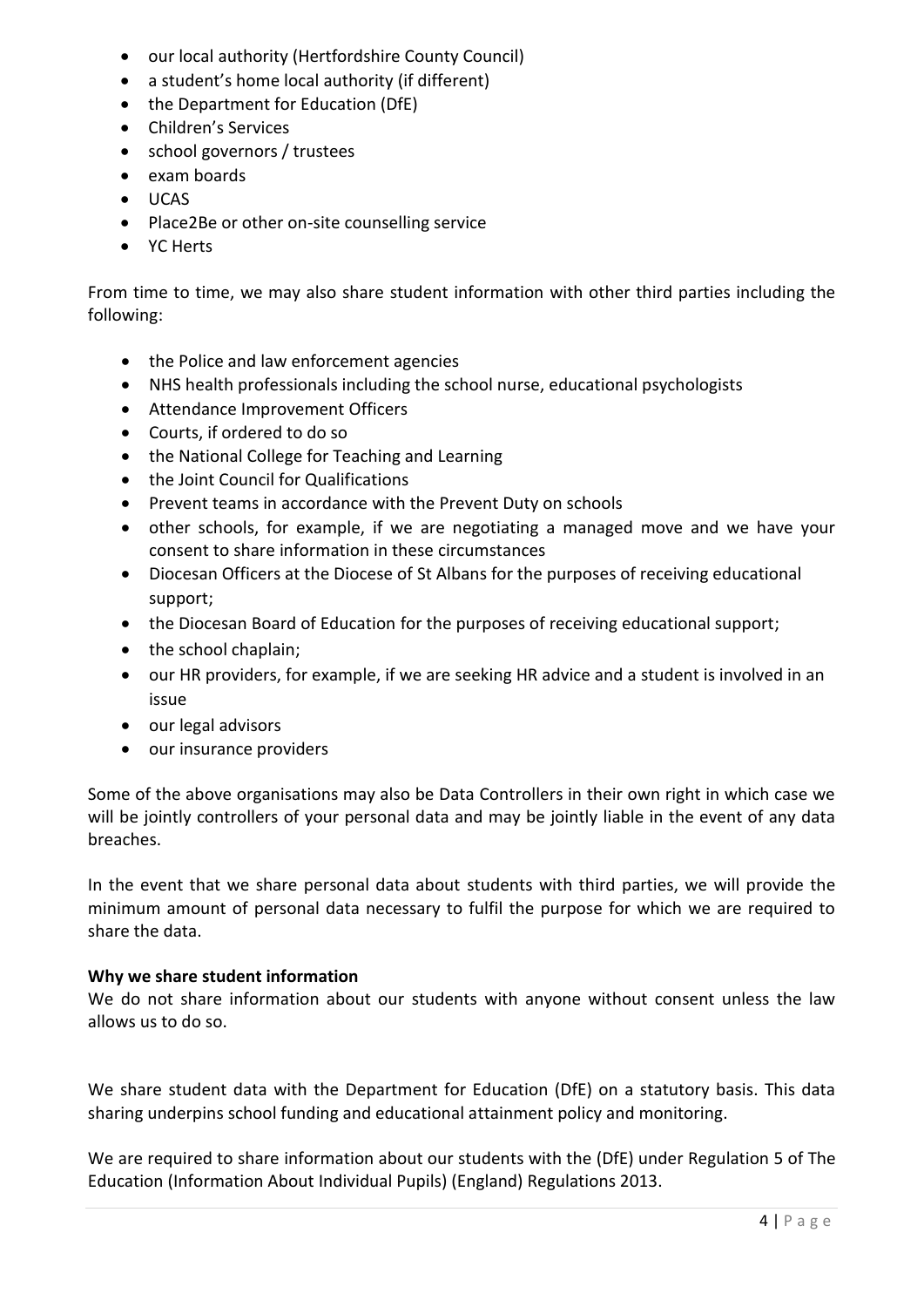# **Data collection requirements:**

To find out more about the data collection requirements placed on us by the Department for Education (for example; via the school census) go to [https://www.gov.uk/education/data](https://www.gov.uk/education/data-collection-and-censuses-for-schools)[collection-and-censuses-for-schools.](https://www.gov.uk/education/data-collection-and-censuses-for-schools)

#### **Youth support services**

#### **What is different about pupils aged 13+?**

Once our students reach the age of 13, we also pass student information to our local authority and / or provider of youth support services as they have responsibilities in relation to the education or training of 13-19 year olds under section 507B of the Education Act 1996.

This enables them to provide services as follows:

- youth support services
- careers advisers

A parent / guardian can request that **only** their child's name, address and date of birth is passed to their local authority or provider of youth support services by informing us. This right is transferred to the child / student once he/she reaches the age 16.

#### **Our pupils aged 16+**

We will also share certain information about students aged 16+ with our local authority and / or provider of youth support services as they have responsibilities in relation to the education or training of 13-19 year olds under section 507B of the Education Act 1996.

This enables them to provide services as follows:

- post-16 education and training providers;
- youth support services;
- careers advisors.

For more information about services for young people, please visit our [local authority website.](http://www.hertsdirect.org/services/youngpeople/)

## **The National Pupil Database (NPD)**

The NPD is owned and managed by the Department for Education and contains information about students in schools in England. It provides invaluable evidence on educational performance to inform independent research, as well as studies commissioned by the Department. It is held in electronic format for statistical purposes. This information is securely collected from a range of sources including schools, local authorities and awarding bodies.

We are required by law, to provide information about our students to the DfE as part of statutory data collections such as the school census and early years' census. Some of this information is then stored in the NPD. The law that allows this is the Education (Information About Individual Pupils) (England) Regulations 2013.

To find out more about the student information we share with the department, for the purpose of data collections, go to [https://www.gov.uk/education/data-collection-and-censuses-for-schools.](https://www.gov.uk/education/data-collection-and-censuses-for-schools)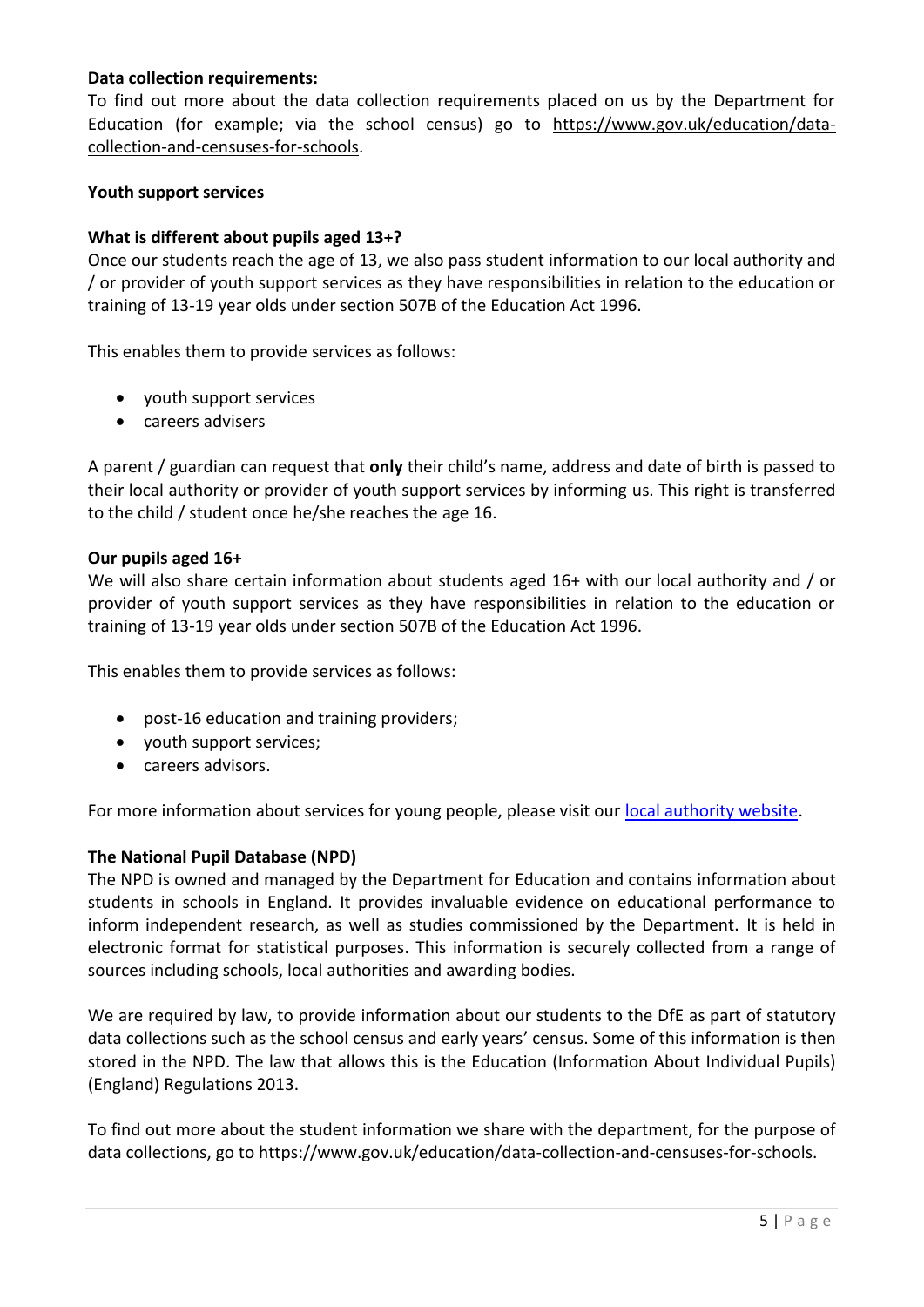To find out more about the NPD, go to [https://www.gov.uk/government/publications/national](https://www.gov.uk/government/publications/national-pupil-database-user-guide-and-supporting-information)[pupil-database-user-guide-and-supporting-information.](https://www.gov.uk/government/publications/national-pupil-database-user-guide-and-supporting-information)

The department may share information about our students from the NPD with third parties who promote the education or well-being of children in England by:

- conducting research or analysis
- producing statistics
- providing information, advice or guidance

The DfE has robust processes in place to ensure the confidentiality of our data is maintained and there are stringent controls in place regarding access and use of the data. Decisions on whether DfE releases data to third parties are subject to a strict approval process and based on a detailed assessment of:

- who is requesting the data;
- the purpose for which it is required;
- the level and sensitivity of data requested; and
- the arrangements in place to store and handle the data.

To be granted access to student information, organisations must comply with strict terms and conditions covering the confidentiality and handling of the data, security arrangements and retention and use of the data.

For more information about the department's data sharing process, please visit: <https://www.gov.uk/data-protection-how-we-collect-and-share-research-data>

For information about which organisations the department has provided student information, (and for which project), please visit the following website: <https://www.gov.uk/government/publications/national-pupil-database-requests-received>

To contact DfE:<https://www.gov.uk/contact-dfe>

# **Requesting access to your personal data**

Under data protection legislation, students, and in some circumstances, parents/carers, have the right to request access to information about them that we hold ("Subject Access Request"). From the age of 13, we generally regard students as having the capacity to exercise their own rights in relation to their personal data. This means that where we consider a student to have sufficient maturity to understand their own rights, we will require a Subject Access Request to be made by the student and not their parent/carer(s) on their behalf. This does not affect any separate statutory right parents/carers might have to access information about their child.

Subject to the section below, the legal timescales for the School to respond to a Subject Access Request is one calendar month. As the School has limited staff resources outside of term time, we encourage parents/carers and students to submit Subject Access Requests during term time and to avoid sending a request during periods when the School is closed or is about to close for the holidays where possible. This will assist us in responding to your request as promptly as possible. For further information about how we handle Subject Access Requests, please see our Data Protection Policy.